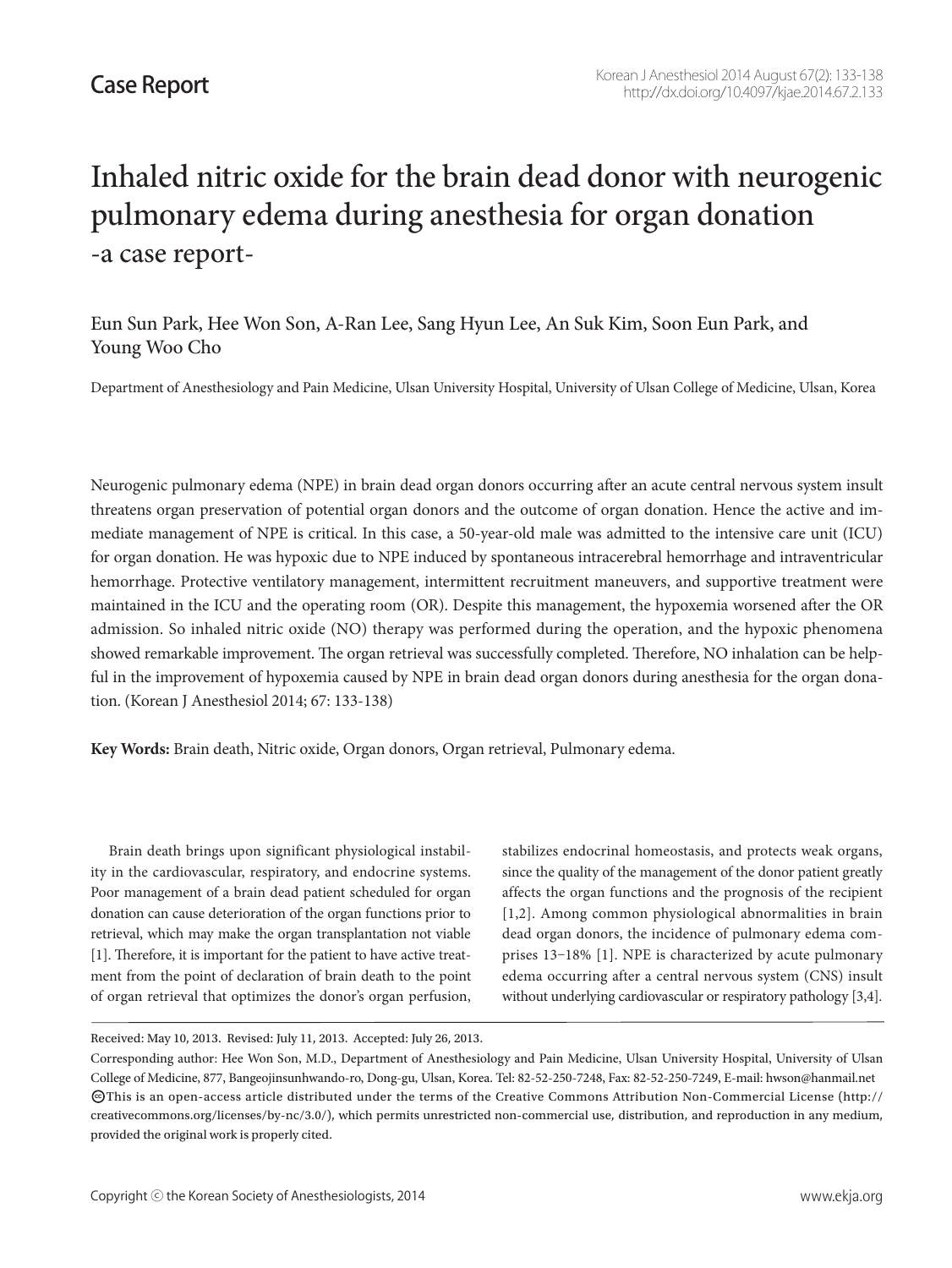It causes severe hypoxia and can threaten organ preservation of the potential organ donor [5]. Therefore when NPE occurs in a brain dead organ donor, expeditious treatment is necessary for the improvement of hypoxia. The authors present a case of a brain dead organ donor with NPE whose hypoxemia became exacerbated despite continuous protective ventilatory management, intermittent alveolar recruitment maneuvers, and supportive treatment of the patient during anesthesia for the organ donation. Thus NO inhalation was performed, which remarkably improved oxygenation and successfully allowed the completion of the organ retrieval surgery.

#### **Case Report**

A 50-year-old male patient without spontaneous respiration and with pupils dilated and fixed at 7 mm was admitted to the ICU. The patient had no past history, but 8 days prior to being admitted, he had received an emergency decompressive craniectomy and hematoma removal at a different hospital for spontaneous intracerebral and intraventricular hemorrhage. But there was no neurological recovery, so a follow-up brain CT was performed, which showed rebleeding. A second surgery was performed. After treatment in the ICU, he was transferred to our hospital for organ donation upon brain death.

Upon being admitted into the ICU, the patient's vital signs were blood pressure (BP) 75/50 mmHg, heart rate (HR) 72 bpm, and pulse oxygen saturation (SpO<sub>2</sub>) 75%. Fluid administration and continuous intravenous infusion of dopamine 15 μg/kg/min were started. For mechanical ventilation support, pressure control ventilation was started with fraction of inspired oxygen (FiO<sub>2</sub>) 1.0,



**Fig. 1.** Chest radiograph obtained on admission to the intensive care unit. There is bilateral diffuse infiltration, which is suggestive of pulmonary edema.

peak inspiratory pressure (PIP) 26 cmH<sub>2</sub>O, positive end expiratory pressure (PEEP) 10  $\text{cm}H_2O$ , and respiratory rate (RR) 20 breaths/min. General edema of the patient and a large amount of pink frothy sputum in the tracheal tube were observed. When the lungs were auscultated, rales were broadly audible bilaterally. A chest X-ray showed bilateral infiltration (Fig. 1). On echocardiography, concentric left ventricular hypertrophy with preserved contractility was observed, but there was no evidence of pulmonary arterial hypertension. The first arterial blood gas analysis (ABGA) findings upon being admitted into the ICU (FiO<sub>2</sub> 1.0) were pH 7.310, PaCO<sub>2</sub> 40.5 mmHg, PaO<sub>2</sub> 84.9 mmHg,  $HCO_3$ <sup>-</sup> 19.9 mEq/L, base excess (BE) -5.9 mEq/L, and SaO<sub>2</sub> 94.3%. Besides the CNS insult, there was no other existing cause for the pulmonary edema such as heart failure, pneumonia, or pulmonary embolism. So it is believed that the NPE from the intracerebral and intraventricular hemorrhage caused the hypoxemia.

In the ICU, the ABGA findings immediately after the first apnea test decreased to SaO<sub>2</sub> 85.7% and PaO<sub>2</sub> 66.7 mmHg. For 2 hours around the time of the first apnea test, SpO<sub>2</sub> intermittently decreased to 91-93%. Each time it dropped, alveolar recruitment maneuvers were performed using a continuous positive airway pressure (CPAP) of 35-40 cmH<sub>2</sub>O for 30 s with BP monitoring, with the RR maintained at 15-20 breaths/min, and PEEP raised to 15 cmH<sub>2</sub>O. So the patient's  $SaO<sub>2</sub>$  was maintained at 96.3% or above and the PaO<sub>2</sub> at 93.4 mmHg or above in the ICU. A large amount of frothy sputum was continuously removed intermittently by endotracheal suction. By the continuous intravenous infusion of dopamine 15 μg/kg/min, the patient was maintained at a systolic pressure of 90-120 mmHg, diastolic pressure of 50-80 mmHg, HR of 80-95 bpm, and central venous pressure of 11-13 mmHg. The patient had accompanying diabetes insipidus, metabolic acidosis, hyperglycemia, and hypernatremia, and so he was treated with fluid supplementation, electrolyte correction, sodium bicarbonate administration, and a continuous intravenous infusion of insulin for the management of the blood glucose. A warm air blanket was used to maintain the body temperature at 36°C or above. The total amount of fluids administered in the ICU was 6,280 ml of crystalloid solution and 80 ml of colloid solution (20% albumin). The total urine output was 3,840 ml, and the fluid amount drained from the nasogastric tube was 1,300 ml. The patient showed a loss of brainstem reflexes, and two apnea tests taken at 6-hour intervals, a transcranial Doppler, and an electroencephalography showed findings congruent with brain death, so brain death was declared. After 10 h and 30 min in the ICU, the patient was transferred to the OR for organ retrieval. During the transfer, oxygen 12 L/min was supplied to maintain the  $FiO<sub>2</sub>$  at 1.0, and manual ventilation was maintained using a resuscitation bag with a reservoir bag.

Before the patient was transferred, the last vital signs mea-

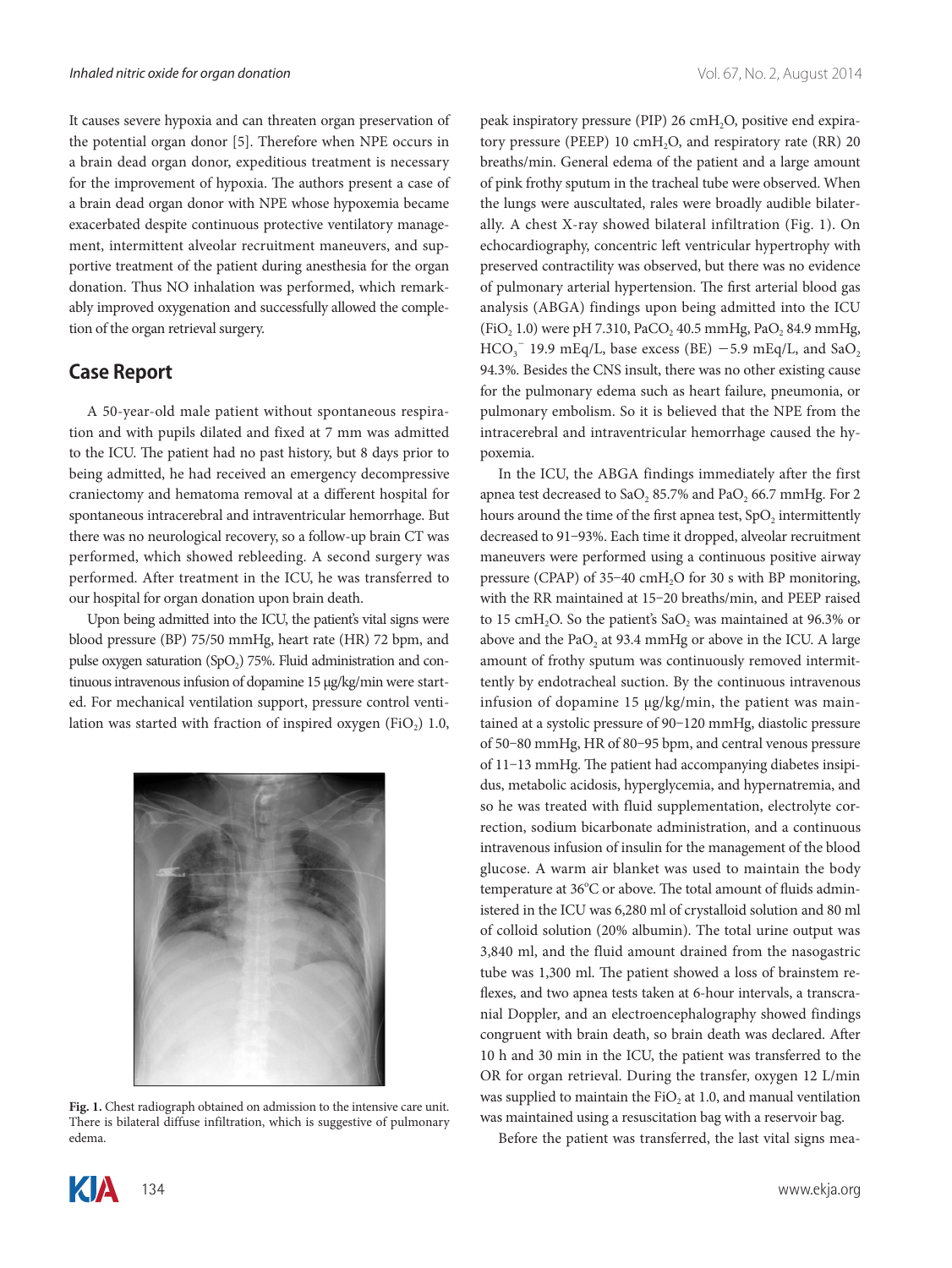sured were BP 120/70 mmHg, HR 75 bpm, and SpO<sub>2</sub> 99%. Upon arrival at the OR, the vital signs were BP 87/55 mmHg, HR 100 bpm, and  $SpO<sub>2</sub> 80$ %. The anesthesia machine was connected, an inhalational agent was not used, and mechanical ventilation was started with the same settings used in the ICU. The SpO<sub>2</sub> slowly rose, but despite intermittently performing alveolar recruitment maneuvers and raising the PEEP to 15 cmH<sub>2</sub>O and the PIP to 30  $cmH<sub>2</sub>O$ , the SpO<sub>2</sub> did not rise to more than 91%. At this point, the ABGA findings (FiO<sub>2</sub> 1.0) were pH 7.412, PaCO<sub>2</sub> 33.0 mmHg, PaO<sub>2</sub> 62.3 mmHg, HCO<sub>3</sub><sup>-</sup> 20.5 mEq/L, BE -3.6 mEq/L, and SaO<sub>2</sub> 90.8%. To raise the BP to the target systolic pressure of 100 mmHg or above and the mean arterial pressure to 70 mmHg or above, dopamine 15 μg/kg/min was maintained and epinephrine 0.05 μg/kg/min was intravenously administered continuously in addition. However, even when the BP rose to the target level and the surgery was proceeded with, the  $SpO<sub>2</sub>$  did not rise any further. Therefore, NO gas inhalation as an adjuvant therapy was decided upon. After 20 min from the beginning of the operation, a NO infusion was started at 20 ppm using the inspiratory limb of the ventilator and the level was monitored so that the  $NO<sub>2</sub>$  concentration did not go over 5 ppm. Within a few minutes after the NO infusion, SpO<sub>2</sub> rose from 91% to 99%. ABGA performed 20 min after the NO infusion showed pH 7.270, PaCO<sub>2</sub> 46.3 mmHg, PaO<sub>2</sub> 328.7 mmHg, HCO<sub>3</sub><sup>-</sup> 20.8 mEq/L, BE  $-6.0$  mEq/L, and SaO<sub>2</sub> 99.5%. The hypoxemia had significantly improved. Afterwards, NO administration was continued at 20 ppm until the end of the anesthesia. Follow-up AB-GAs showed the maintenance of  $CaO<sub>2</sub>$  at 98.4% and above and PaO<sub>2</sub> at 132.4 mmHg and above (Table 1). During surgery, supportive treatment for the blood glucose, electrolytes, and acidbase balance was continued in the same manner as in the ICU. Intermittent endotracheal suctioning was continued to remove a large amount of frothy sputum, and muscle relaxation was maintained by the intravenous administration of vecuronium. During the 3 h and 5 min of anesthesia time, the total amount of fluids and blood administered were crystalloid solution 2,380 ml, colloid solution 500 ml, and red blood cells 4 units. The estimated

**Table 1.** Arterial Blood Gas Analysis Before and After NO Inhalation

blood loss amount was 1,300 ml, urine output 1400 ml, and the drained fluid from the nasogastric tube 340 ml. Within these figures, the total amounts of fluids and blood administered until the beginning of NO inhalation were crystalloid solution 570 ml and red blood cells 0.5 units, and the estimated blood loss amount was 150 ml, urine output 320 ml, and the drained fluid from the nasogastric tube 80 ml. As soon as cross-clamping of the aorta was performed 2 h 40 min from the beginning of the operation, the patient's BP and SpO<sub>2</sub> suddenly decreased. An electrocardiogram showed arrhythmia, bradycardia, and then cardiac arrest, and the brain dead patient was declared dead. The surgery was completed after two kidneys were uneventfully retrieved for the transplantation to two organ recipients.

#### **Discussion**

NPE is a clinical syndrome where pulmonary edema occurs shortly after a serious CNS insult. Usually it occurs without a cardiovascular or respiratory etiology that is the usual explainable cause of pulmonary edema. However, it does not exclude a coexisting effect of neurological damage on myocardial function, and a pre-existing myocardial dysfunction can cause confusion about the occurrence of NPE [3]. There are many reported causes of NPE such as subarachnoid hemorrhage, traumatic brain injury, intracranial hemorrhage, epilepsy, meningitis, subdural hemorrhage, cervical medulla injury, cerebral thrombosis, cerebral gas embolism, medication overdose, multiple sclerosis, and arteriovenous malformation [3,4,6]. Symptoms of NPE occur most commonly within minutes to hours following the neurologic injury. Although there is a 12-24 h delay in manifestations, the rapid development of respiratory failure is an impressive feature. The clinical presentation appears as signs of respiratory failure. Dyspnea, tachypnea, tachycardia, cyanosis, and pink frothy sputum are often observed. Upon pulmonary auscultation, bilateral crackles and rales can be heard. ABGAs show a low PaO<sub>2</sub> and a decreased PaO<sub>2</sub>/FiO<sub>2</sub> ratio below 200. On chest X-rays, bilateral diffuse alveolar infiltrations are usually

|                                    | 1 h before OR | OR admission | 20 min after NO | 35 min after NO | $60 \text{ min after NO}$ | 100 min after NO |
|------------------------------------|---------------|--------------|-----------------|-----------------|---------------------------|------------------|
| FiO,                               | 1.0           | 1.0          | 1.0             | 1.0             | 1.0                       | 1.0              |
| pН                                 | 7.394         | 7.412        | 7.270           | 7.241           | 7.133                     | 7.214            |
| $PaO$ , $(mmHg)$                   | 108.6         | 62.3         | 328.7           | 280.3           | 201.9                     | 132.4            |
| $PaCO2$ (mmHg)                     | 34.1          | 33.0         | 46.3            | 55.2            | 59.2                      | 48.6             |
| $SaO,$ (%)                         | 97.9          | 90.8         | 99.5            | 99.2            | 99.1                      | 98.4             |
| PaO <sub>2</sub> /FiO <sub>2</sub> | 108.6         | 62.3         | 328.7           | 280.3           | 201.9                     | 132.4            |
| BE                                 | $-3.7$        | $-3.6$       | $-6.0$          | $-4.5$          | $-9.9$                    | $-8.5$           |

1 h before OR: 1 hour before the operating room admission, OR admission: just after the operating room admission, 20 min after NO: 20 minutes after NO inhalation, 35 min after NO: 35 minutes after NO inhalation, 60 min after NO: 60 minutes after NO inhalation, 100 min after NO: 100 minutes after NO inhalation.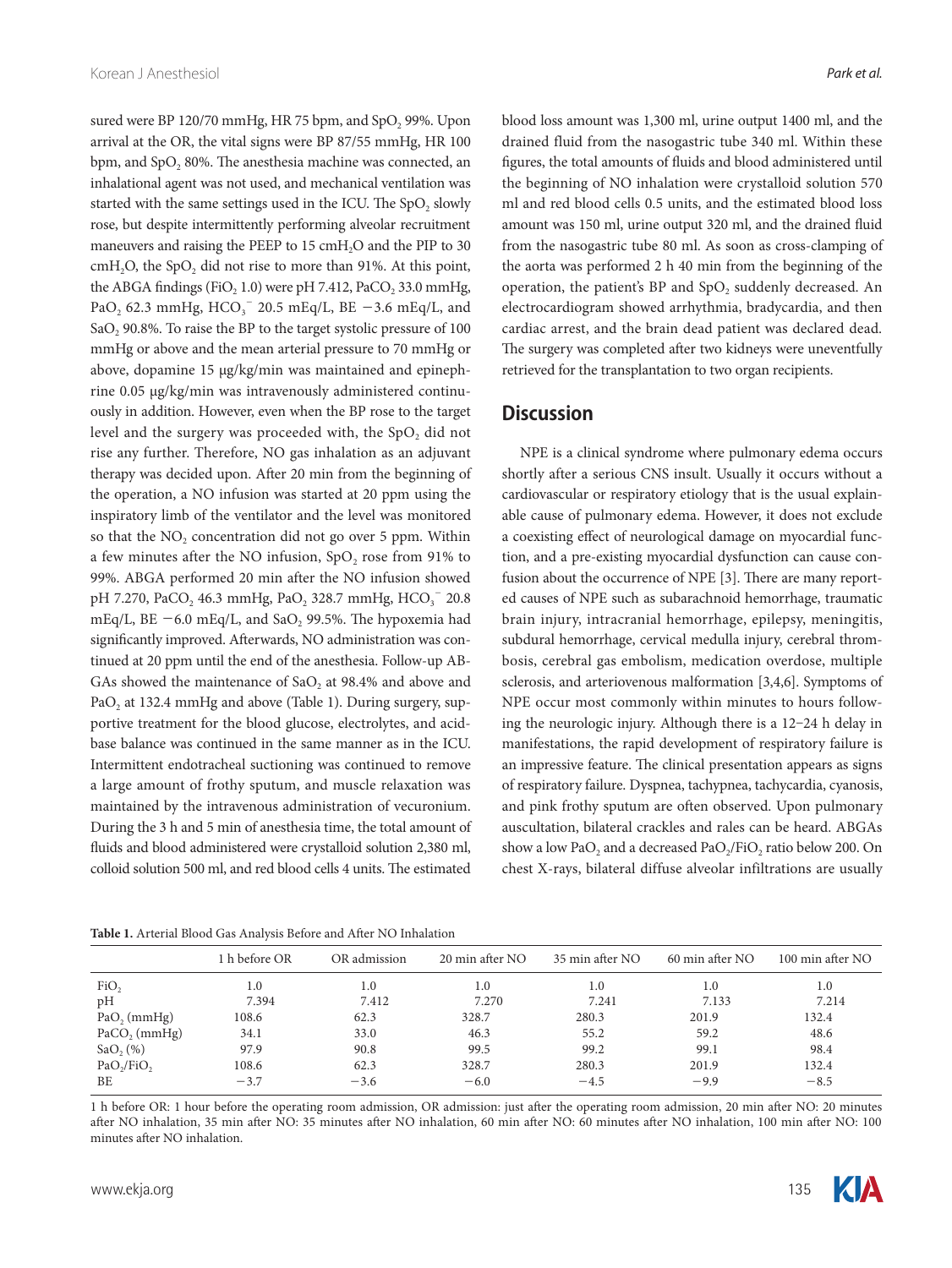observed. As a differential diagnosis, the possibility of aspiration pneumonia that is common among CNS injured patients must be excluded. There must not be the presence of other common causes of acute respiratory failure such as a massive blood transfusion and sepsis. The possibilities of post-airway obstruction edema, ventilator-associated pneumonia, and ventilationinduced lung injury must also be ruled out [3,4,6,7].

The patient in the present case had no past history, and the echocardiography did not show findings that would have caused cardiogenic pulmonary edema. 8 days before the patient was admitted to the hospital, severe spontaneous intracerebral and intraventricular hemorrhage had occurred. In the previous hospital the patient was at, there was no aspiration during endotracheal intubation. There was no blocking in the endotracheal tube. Tidal volume and airway pressure were controlled with a protective ventilation strategy similar to the management of an acute lung injury. All of the above factors as well as the patient's clinical signs, findings on the chest X-ray and ABGA led to the assumption that NPE had occurred.

The pathophysiology of NPE has not been clearly established. Two different mechanisms seem to coexist, triggered by a sudden elevation in intracranial pressure and a global decrease in cerebral blood flow or localized ischemia in the NPE trigger zones. NPE trigger zones are mainly found in the hypothalamus and medulla oblongata [8]. Firstly, the hemodynamic mechanism, which is usually called the blast injury theory, starts with a sudden increase in the intracranial pressure, which causes a sudden increase in catecholamines and causes both systemic and pulmonary vasoconstriction. This increases the pulmonary hydrostatic pressure, which subsequently increases the permeability of pulmonary capillaries. Secondly, the inflammatory mechanism states that cytokines which are released due to the brain injury increase the permeability of pulmonary capillaries. These mechanisms make the fluid shift into the pulmonary alveoli and the interstitial space, which leads to pulmonary edema [3]. The respiratory pathophysiology causing pulmonary edema in the brain dead patient follows a similar mechanism [1,2].

The protective ventilatory strategy for brain dead organ donors is similar to the ventilatory management of patients with an acute lung injury or acute respiratory distress syndrome, and this management also applies to brain dead organ donors with NPE [3]. Lung units are retained by applying a PEEP of  $5 \text{ cm}H<sub>2</sub>O$  while limiting the tidal volume to 4-8 ml/kg of the ideal body weight and the plateau pressure to 30  $cmH<sub>2</sub>O$  with a focus on recruitment. Re-recruitment is important especially after tracheal suction or after the apnea test. PEEP can be increased up to 15  $cmH<sub>2</sub>O$  without impeding cerebral perfusion pressure [1-3]. In the treatment of NPE patients, the generally known supportive treatment includes endotracheal intubation, sedation, supplemental oxygen, moderate PEEP administration, and vasoactive



According to Salim et al. [10], the implementation of aggressive management of organ donors raised the number of potential organ donors and actual donors respectively by 19% and 87% when compared with the period before aggressive donor management. It also reduced the loss of donors due to hemodynamic instability by 87%. Also, it increased the number of retrieved organs by 71%. In addition, a study on lung transplantation stated that a low donor  $PaO<sub>2</sub>$  is correlated with a low recipient PaO<sub>2</sub>/FiO<sub>2</sub> ratio (P = 0.007), and this raises the incidence of prolonged postoperative mechanical ventilation, and predicts early graft dysfunction and hypoxia [11]. Although the organs donated in the present case were the kidneys, not the lungs, this fact points to the importance of active management of the brain dead patient, including maintenance of optimal oxygenation when an organ donation is scheduled. Therefore, according to the cardiovascular goals for the active management of potential organ donors suggested by Shemie et al. [12], active ventilatory management was performed to maintain ABGA pH at or above 7.35, PaCO<sub>2</sub> between 47 and 60 mmHg, PaO<sub>2</sub> at or above 107 mmHg, and  $SaO<sub>2</sub>$  at or above 95%. Nevertheless continuous hypoxia had to be corrected by initiating NO inhalational therapy. Also vasopressors were administered by a continuous intravenous infusion to keep the systolic pressure at 100 mmHg or above, mean arterial pressure 70 mmHg or above, and HR 60-120 bpm. Supportive treatment was given, with a target of maintaining adequate levels of urine output, electrolytes, blood glucose, and normal levels of other physiological parameters.

The purpose of trying NO inhalation in the present case was as follows: firstly, the  $SpO<sub>2</sub>$  in the ICU dropped to 91-93% intermittently. Each time it dropped, the  $SaO<sub>2</sub>$  was raised relatively easily by RR control, a PEEP increase, and an alveolar recruitment maneuver using CPAP. At other times, the patient's  $SpO<sub>2</sub>$ ,  $SaO<sub>2</sub>$ , and Pa $O<sub>2</sub>$  in the follow-up ABGA were maintained near the target levels. Immediately after the OR admission for organ donation surgery, the  $SpO$ , dropped to 80%. This drop may have occurred despite the performance of manual ventilation during the transfer with a resuscitation bag using an attached reservoir bag to maintain the  $FiO<sub>2</sub>$  at 1.0 because there was not enough PEEP. But afterwards, mechanical ventilation with the

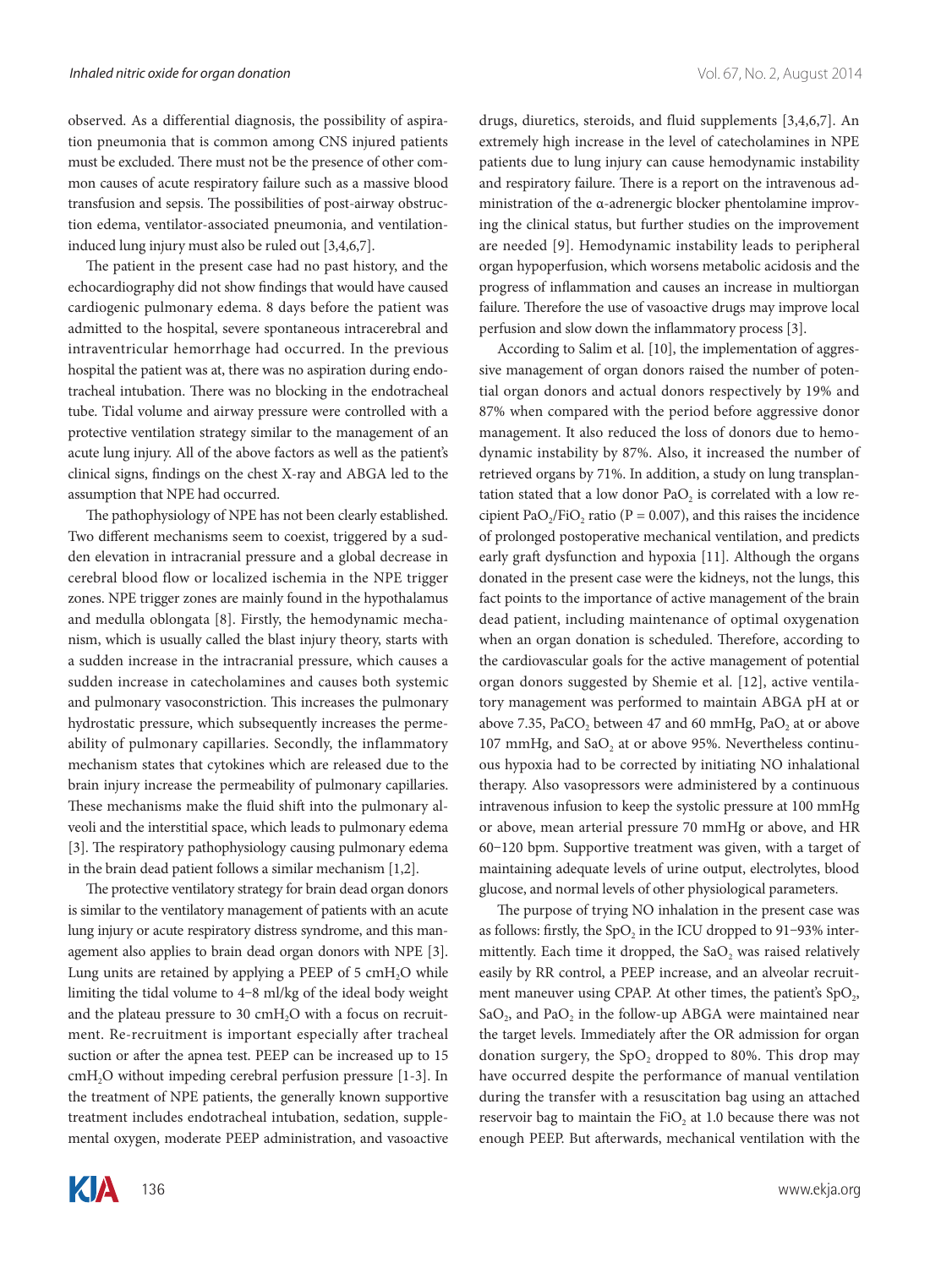same settings that were used in the ICU and the treatment still did not raise the SpO<sub>2</sub> to more than 91%. There was a limit to the improvement of hypoxemia. The level of PEEP and plateau pressure applied to the patient had been increased to the maximum level recommended for protective ventilation strategy. It was feared that a further pressure increase would raise the intracranial pressure and central venous pressure, decrease venous perfusion and cardiac output, and cause ventilator-induced lung injury. So NO gas inhalation was decided upon. Secondly, after connecting a ventilator to the patient, the  $SpO<sub>2</sub>$  rose to  $91\%$ , and the additional intravenous infusion of epinephrine made the BP reach the target level. It was then feared that the donor's condition would worsen with the passing of time, so the surgery was proceeded with without delay. Extracorporeal membrane oxygenation could have been considered, but rather than delaying the progress of the surgery which had already started, for the purpose of cannulation, NO inhalation was preferred and decided upon because it is noninvasive, and easily and rapidly performed. Fortunately, NO inhalation therapy proved to be successful.

NO inhalation causes the selective dilatation of vessels associated with the ventilated lung units that are reached by the inhaled gas diffusing across the alveolar-capillary membranes. So it results in preferential pulmonary vasodilatation without affecting the systemic BP, reduces pulmonary vascular resistance, augments hypoxic pulmonary vasoconstriction, and improves oxygenation and ventilation-perfusion matching. Therefore, NO inhalation is used in the treatment of acute lung injury and acute respiratory distress syndrome patients. But the licensed indication of NO inhalation is restricted to persistent pulmonary hypertension in neonates. Also, there is not enough evidence concerning any benefits in the outcomes [13,14]. Yet patients with acute hypoxia and life-threatening pulmonary hypertension can have NO inhalation therapy as a short-term adjuvant therapy [13]. NO inhalation therapy usually starts at 5-20 ppm, and if there is no reaction within a few minutes, it is raised up to 80 ppm. But during chronic NO inhalation therapy, it is recommended that less than 40 ppm be administered in clinical practice. At such clinical doses, methemoglobinemia should not occur, but regular checks of methemoglobin levels are still recommended. NO<sub>2</sub> production during NO inhalation is from NO binding with O<sub>2</sub> and occurs when there are high concentrations of NO and  $O<sub>2</sub>$  [14,15]. NO<sub>2</sub> at 5 ppm or above causes pulmonary toxicity, so it is important to continuously monitor the levels of NO and NO<sub>2</sub>, and to minimize FiO<sub>2</sub> using the minimum effective dose when possible. However, there are not many reported

cases of pulmonary toxicity occurring from short-term exposure [15]. A sudden weaning in NO inhalation treatment has the risk of causing rebound pulmonary hypertension and severe hypoxia, so it is important to allow for slow weaning [13,15].

The patient in the present case inhaled 20 ppm NO and showed significant improvement in oxygenation.  $PaO<sub>2</sub>$  and PaO<sub>2</sub>/FiO<sub>2</sub> ratio were best at the first ABGA done 20 min after NO inhalation, but they became reduced with the passing of time. The pressure-controlled ventilation set at the maximum threshold of the protective ventilation strategy was maintained during the surgery, but the intraoperative respiratory acidosis and metabolic acidosis based on the BE value eventually worsened. It is believed that this was due the unstoppable exacerbation of the brain dead patient's pathophysiology despite active ventilatory management. A high concentration of oxygen  $(FiO<sub>2</sub>)$ 1.0) encourages the production of  $NO<sub>2</sub>$ , but  $NO$  was inhaled for a short term with a clinical dose, with  $NO<sub>2</sub>$  concentration monitoring. So it is believed that NO-induced pulmonary toxicity was not the cause of the gradually decreased improvement of the hypoxia. Unfortunately a chest X-ray was not taken after NO administration, which could have allowed for comparisons with the state before the NO was administered for prompt organ retrieval.

The benefits on outcomes of NO inhalation therapy are not clear. And it is not a standard treatment procedure. But there are many reported cases of patients with acute respiratory distress syndrome and pulmonary hypertension in the ICU and OR who benefited from NO inhalation. Also the clinical efficacy of NO is well-known. In the aforementioned cases, NO was used more in the ICU than in the OR. There are hardly any cases where NO inhalation therapy was performed on a brain dead patient scheduled for organ donation. There is just one case where 18 hours of NO inhalation improved NPE-caused hypoxia in the management of a brain dead patient in the ICU, and after stopping NO inhalation, anesthesia for organ retrieval was started [5]. Furthermore, there has been no reported case of successful surgery using NO inhalation therapy during anesthesia for organ retrieval in the OR, so the authors present this case. The present case shows that short-term NO inhalation therapy during anesthesia for organ retrieval in a brain dead organ donor with NPE improves hypoxia which was not improvable by only active treatment. Many organ donations are from brain dead patients with an acute CNS insult. So, in the management of brain dead patients, caution must be given to the possibility of the occurrence of NPE and great attention must be given to active ventilatory management and supportive treatment.